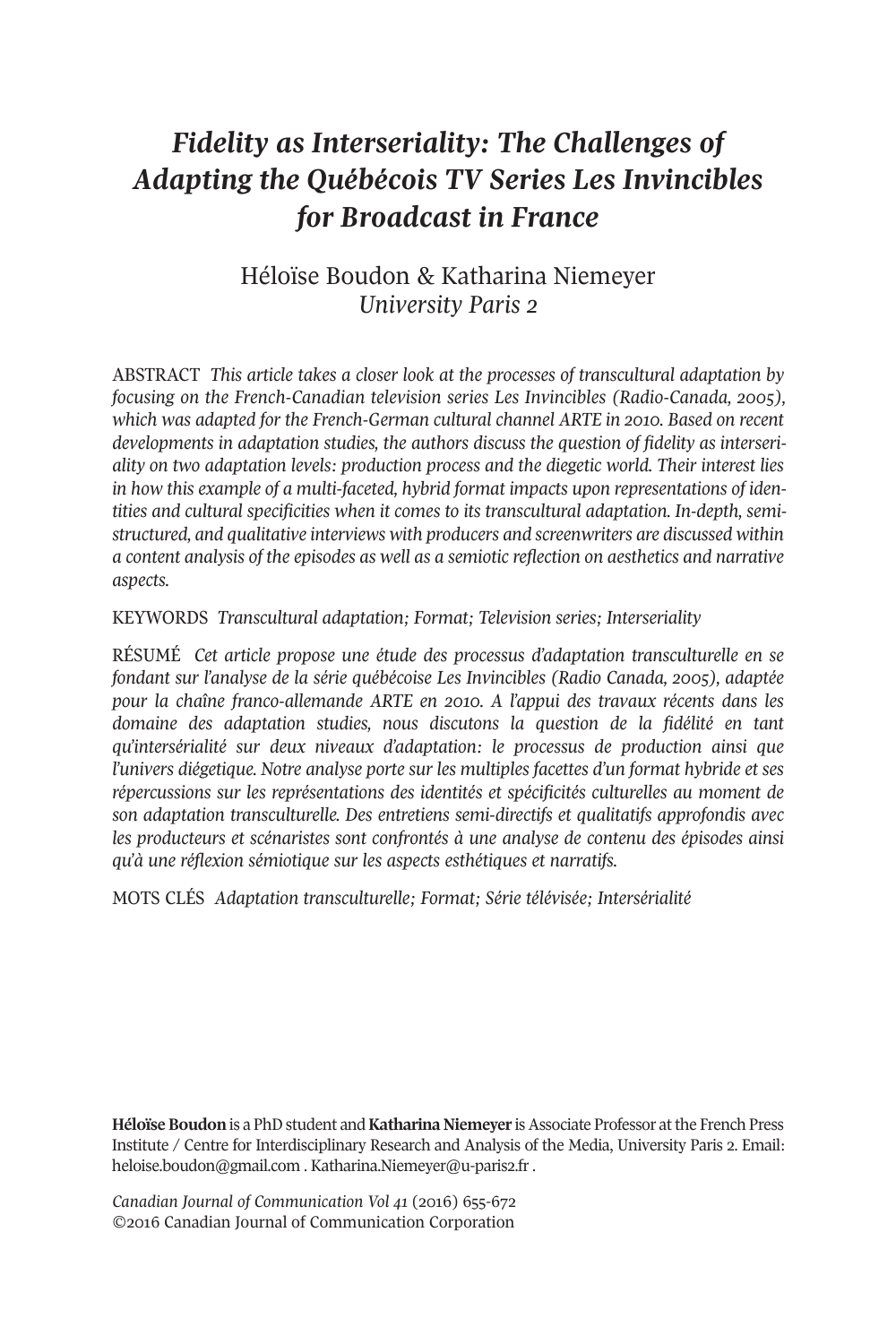#### **Introduction**

Written and directed by François Létourneau and Jean-François Rivard, and broadcast from 2005 to 2009 (Radio-Canada), *Les Invincibles* follows the adventures of four main protagonists wrestling with turning 30. the television series, navigating between situation comedy and drama, opens with a pact signed by close friends steve, Pierre-Antoine, Carlos, and Rémi (respectively Vince, FX, Hassan, and Mano in the European version). they decide to break up simultaneously with their current girlfriends. this decision introduces a new and apparently free life for all of them; but of course the first complications appear immediately with the implicit and explicit clauses of the pact. Rémi, the musician, cannot split up with his girlfriend because she breaks up with him a few minutes before the beginning of the pact. steve, the sexual addict, announces his decision to Kathleen in a hospital where her grandmother is passing away. Carlos, dominated by his partner Lynne, remains silent and does not split up with her while pretending the contrary to his friends. Only Pierre-Antoine, the initiator of the project, seems to overcome all obstacles in the beginning of the show. But this new freedom will notlast as their ex-girlfriends seek revenge. With plot points ranging from relationship problems to existential questions, the series is based on a "typical Québecois hybrid format" (Huet & Rao, 2012): traditional fictional narrative threads are interwoven with comic strips. carlos transfers their situation to the virtual world by secretly drawing non-animated comics retelling the pact in a more liberated way. Fake documentary ("mockumentary") interviews are also introduced. Most of the time sitting on a sofa or chair and talking to an invisible interviewer, the four friends depict the story from a meta-perspective, as if they were explaining their pact scientifically. Witnessing the popularity of the concept and the success of the Québécois show, the production company MakingProd, based in Paris, wished to make a French version. It was then the French-German channel ArtE decided to produce it: Les *Invincibles* was given a second lease on life in 2010 on French and German screens.

some scholars have already undertaken an exhaustive analysis of *Les Invincibles*, mainly in regard to aesthetics, semiotics, and intertextuality (Binette, 2013; Boisvert, 2013). The reflective comparison of Huet and Rao (2012) between the original and its adaptation entails an analytical perspective of narrative and cultural aspects as well as the juridical contexts of production and reception in correlation with Québécois series in general. However, by mostly referring to press interviews with the producers/screenwriters and to Barrette's (2008a) exchanges with Québécois producers and screenwriters, Huet and Rao did not meet the team themselves in order to confront them directly regarding their comparative analysis of the two shows. As a consequence, their analysis remains too isolated from the initial adaptation and creative process.

this article aims to fill this gap by re-engaging with the initial production process of the adaptation and by foregrounding the players of the adaptation and those of the original. current interrogations and concepts of adaptation studies are the backbone of the content and semiotic analysis as well as of the interviews conducted with the producers and screenwriters of both versions. the article is divided into four sections. It first asks what makes *Les Invincibles* special in contrast to other transcultural adaptations or remakes. It then explores the necessary methodological and theoretical ap-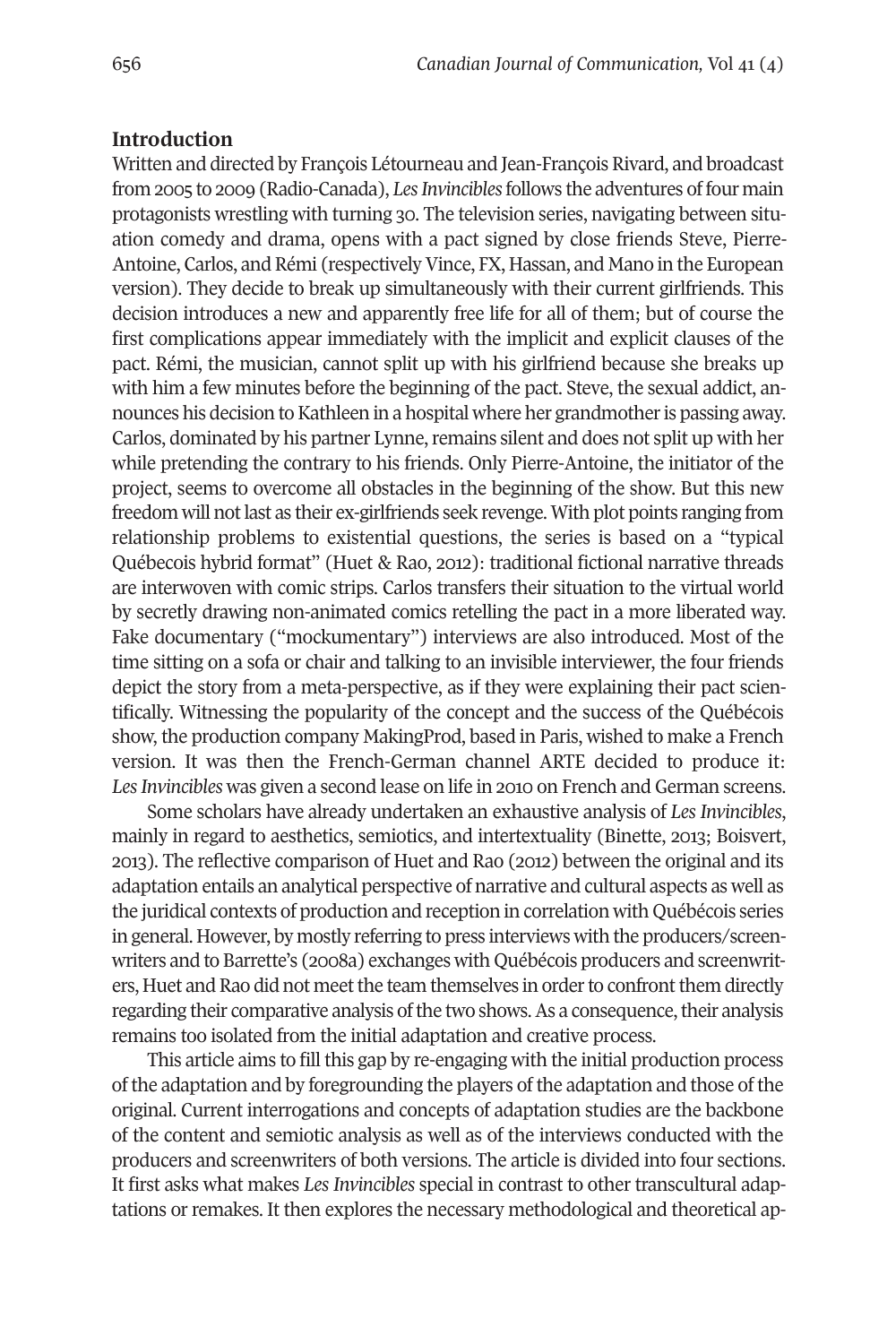proaches required to analyze the new version of the show and its adaptation process. Further, after having introduced the notion of *interseriality*, the article reflects on questions to do with the format and likewise the content of *Les Invincibles*. central to the examination are the power relations during the production period and their influence on narrative and aesthetic choices for the adaptation.

## *Les Invincibles***: A very special transcultural adaptation**

As Moine (2007) states, the notions of adaptation and remake are often randomly employed, not only in the common vocabulary but also in scholarly works. the remake is initially a cinematographic Hollywood term referring to "the fabrication of a film on the basis of a film" (Moine, 2007, p. 6), and the term *adaptation* takes its meaning from other sources, such as the novel or the theatre play. Consequently, the fabrication of a tV series based on a tV series should then be labelled a remake. However, the designation is not as simple as it seems, because it is difficult to differentiate these terms, as they meet theoretical, practical, but also historical and cultural complexities. this article uses the term *adaptation* for mainly two reasons. During the interviews with the producers and screenwriters of the two versions, they did not mention the word "remake" at all. They used either the word "adaptation" or "transcultural adaptation." This usage agrees then with what Gemzøe names a "transatlantic remake as cultural adaptation" (2013, p. 283). Even if both terms,remake and adaptation, are not the same, they overlap when it comes to reflecting on "the circulation of ideas, pictures and words" (Moine, 2007, p. 7).

Scholarly works on transcultural remakes and adaptations of TV formats (including tV series) and their circulation are well established (Bataille & Hatchuel, 2012; Beeden & De Bruin, 2010; Bourdon, 2012; chalaby, 2012, 2015, 2016; Esser, 2016; Ferrari, 2010; Holdsworth, 2011; Moran, 2009a; Navarro, 2012). Also, during the past few years, Scandinavian TV series or films and their adaptations are the epicentre of research for many scholars who work on international format-travel (Gemzøe, 2013; Hochscherf & Philipsen, 2016; Perkins & Verevis, 2015; Waade, Nielsen, & Jensen, 2016). the Québécois tV series *Les Invincibles* seems to be part of this transportability of tV formats, referring to "a show that can generate a distinctive narrative and is licensed outside its country of origin in order to be adapted to local audiences" (chalaby, 2012, p. 296). But even if *Les Invincibles* participates in this transnational and global phenomenon of shared tV formats (chalaby, 2015; Moran, 2009b), its status is special.

First, *Les Invincibles* was not conceived as a product to travel, as Joanne Forgues (producer, casablanca Productions) expressed during the interview. second, the French-German channel ARTE is adding a complexity to the adaptation process, as the viewers are either living in France or Germany or in French- or German-speaking countries, watching the same show at the same time. It is interesting to see here that the Paris-based video production company Making Prod did not invite German producers to work with them on the project: only a synchronized version was broadcast in Germany, under the title *Die Vier* (*The Four*). this translation is probably related to two well-known elements of German pop culture—the Fantastic Four (a German hiphop band) and *The Fantastic Adventures of 4 Friends* (a German audio drama of the 1960s)—but we could not verify this.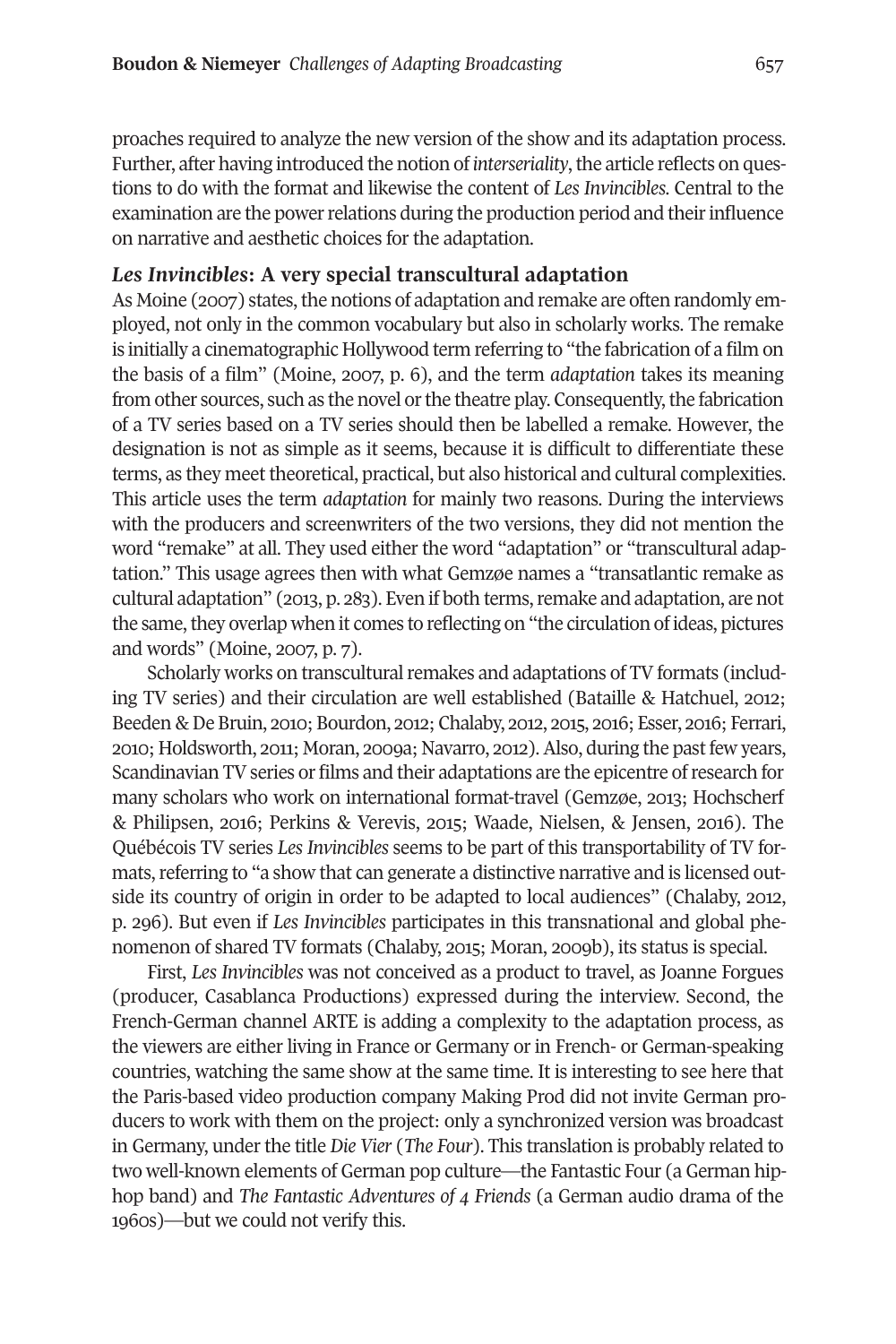In the case of ArtE, the transcultural adaptation should ideally include two different cultures, the German and the French one, and even go further, as ARTE sees itself as a European channel. this is what makes this transcultural adaptation special: it is conceived for a channel that addresses two different or even more cultures and not only one country or language community. But as Huet and Rao (2012) state, the TV series keeps mainly a French touch, and even more than a touch. It is quite regional or locally oriented. this joins what Esser (2016) calls cultural essentialism; meaning that the nationalization of content and the national perception does not reflect cultural diversity within a country, consequently making the idea of a national audience questionable. the following analysis will therefore show how culture is articulated within the adaptation process by referring to Hepp's idea of *cultural articulation* (2009), taking into consideration the "national" and likewise the "universal" and "local" frame of cultural meanings of diversity. this consists of identifying the crossroads between the environment surrounding the production and directorial teams in conjunction with the audiovisual universe created in the two series. to achieve this, a double methodological and theoretical approach has been employed.

#### **A methodological and theoretical approach to interseriality**

As highlighted by Jean-Pierre Esquenazi (2003), analysis of a television program should take into account the three entities of which it is made up, namely, the various stages between development, production/product, and reception. this article includes these three entities; however, research was not conducted on the concrete interpretation or reception of the show by journalists or a panel or focus groups of spectators. In this case,*reception* is understood as an anticipation of the imagined viewers by the screenwriters, the producers, and the channel ARTE. Concerning the conceptual and methodologicalframework in adaptation studies,the research integrated new transdisciplinary directions being undertaken in this field. Gjelsvik, Bruhn, and Hanssen (2013) name five analytical and theoretical clusters that currently dominate in adaptation studies: fidelity (similarity and difference), the opening to other media forms, the multi-level approach in contrast to one-to-one adaptations, the idea of a dialogical process in between the original and the adaptation, and finally the reflection on larger theoretical frameworks, as such intermediality.

With these different directions in mind, this analysis focuses mainly on the question of fidelity, the dialogical process, and intermediality. The French adaptation bears numerous audiovisual traces of the Québécois original, without distorting its appearance: "An adaption is not vampiric: it does not draw the life-blood from its source and leave it dying or dead, nor is [it] paler than the adapted work. It may, on the contrary, keep that prior work alive, giving it an afterlife it would never have had otherwise" (Hutcheon & O'Flynn, 2013, p.176). In the case of *LesInvincibles,*the interplay of intertextuality and intericonicity (Arrivé, 2015; Guillemette & Hébert, 2009; samoyault, 2001) is significant. the combination of both, termed *interseriality* here, is the very special diegetic and aesthetic transposition from one screenplay to another within the same televisual genre.

there is no intention here to arbitrarily create a neologism. However, *interseriality* is not only about intertextual and intericonic relations between two versions;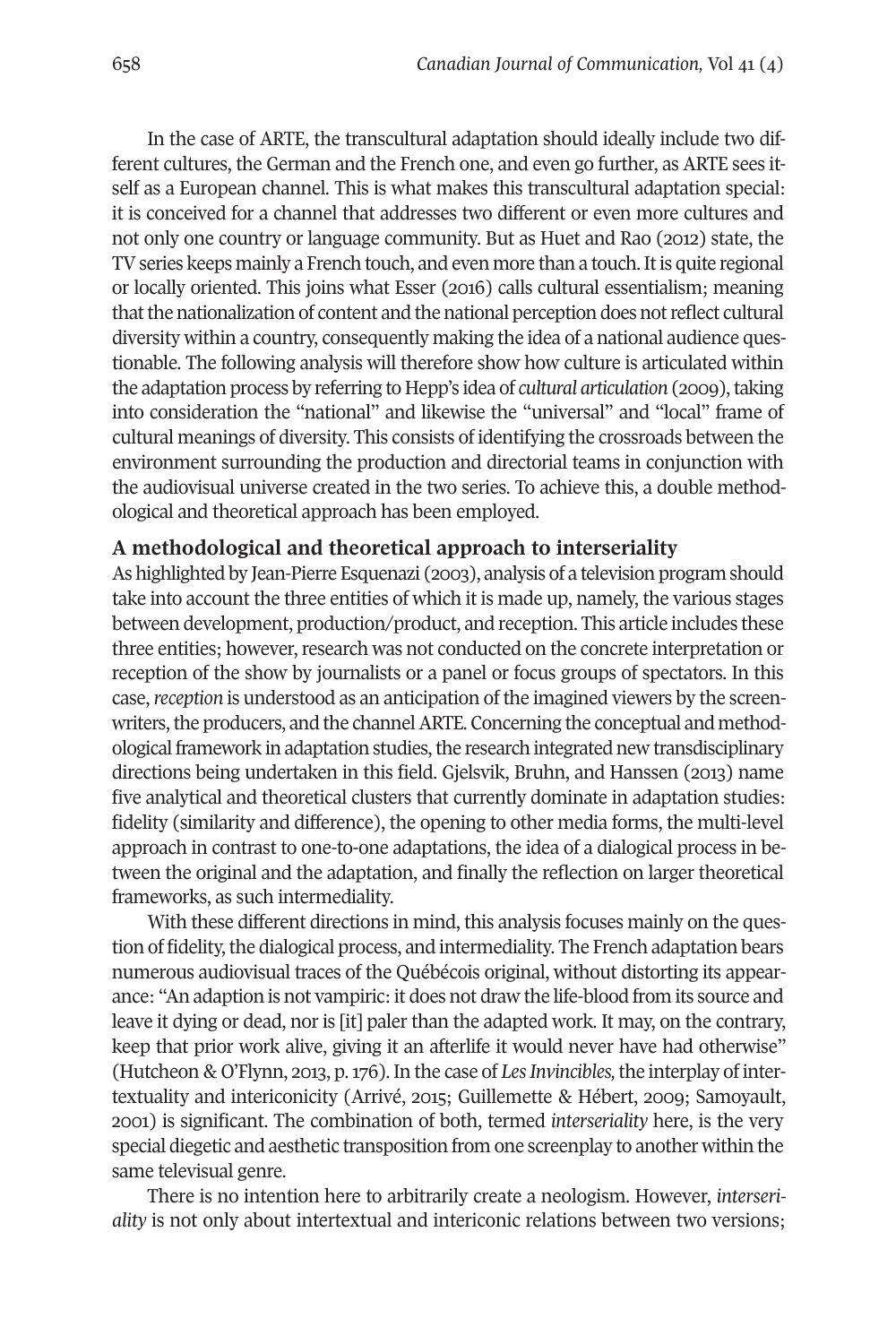it is also a question of what could be named triple fidelity. First, the exchanges of producers, screenwriters, and directors (dialogical form during the production process) in between the two versions precede the final product. second, there is the structural and genre-specific dialogue: a television series is mainly characterized by different layers of seriality (Benassi, 1998; Engell, 2011; Niemeyer & Wentz, 2014); the seasons and episodes change the structural character of adaptations in contrast to other media forms. third, the signs that are finally produced within this adaptation process reflect the serial and structural character as well as the production process. considering these levels of fidelity, it becomes easier to consider the series production process and the final product, by thinking about both together, theoretically and methodologically.

the French version of *Les Invincibles* is therefore not simply an arbitrary "copy and paste" of the original, but an interserial product that relies on the articulation of the named fidelities. the adaptation can then be seen as an originalre-creation bearing fidelity in form ofresemblance and similarity, in the Peircean sense of those terms. In the case of *LesInvincibles*, the iconic resemblance with the original is both verbal and visual. It is this resemblance that forms the basis from which the latter version begins to create its own universe *via* the interserial interplay. In this sense, adaptation occurs in diagrammatic form: "A Diagram is a representamen which is predominantly an icon of relations and is aided to be so by conventions. ... It should be carried out upon a perfectly consistent system ofrepresentation, one founded upon a simple and easily intelligible basic idea" (Peirce, 1903). Two different diagrammatic forms are fundamental to the two versions of the series, the diagram as resemblance and the metaphor functioning as similarity. the first is found within the original creation: the passage from action shots to comic-book scenes. the diagrammatic aspect here arises from the relationship between the comic book and the filmed scene: do the animated scenes in *Les Invincibles* show clear links with the personal experiences of the characters, or is the opposite true? This initial diagrammatic form, active at the very heart of the original creation, is testament to the hybrid characteristics mentioned earlier.

concerning the French version, diagrammatic connections are formed from the entire range of signs produced, which carry with them imprints ofthose signs present in the original—a sort of previous experience, which is where the notion of metaphor takes on its full meaning. containing elements of a diagram according to Peirce, a metaphor includes a degree of extra conventionality. the metaphor, however, does not operate via relations of resemblance but relations of similarity (Thibaud, 1994). In other words, resemblance comes down to a form of automatism, and is immediate. similarity, meanwhile, requires actions of distinction, comparison, and evaluation. Metaphors, therefore, create images by "positing two distinct worlds in a dynamic/diagrammatic connection while highlighting the traits thatthey have, or would have, in common" (Verhaegen, 1994, p. 27). This corresponds directly to what Gjelsvik, Brugn, and Hanssen (2013, pp. 4–5) currently name "fidelity" in adaptation studies; both similarity and difference.

to articulate this first level of fidelity with the others, five in-depth, semi-structured, and qualitative interviews with individuals involved in the production and sto-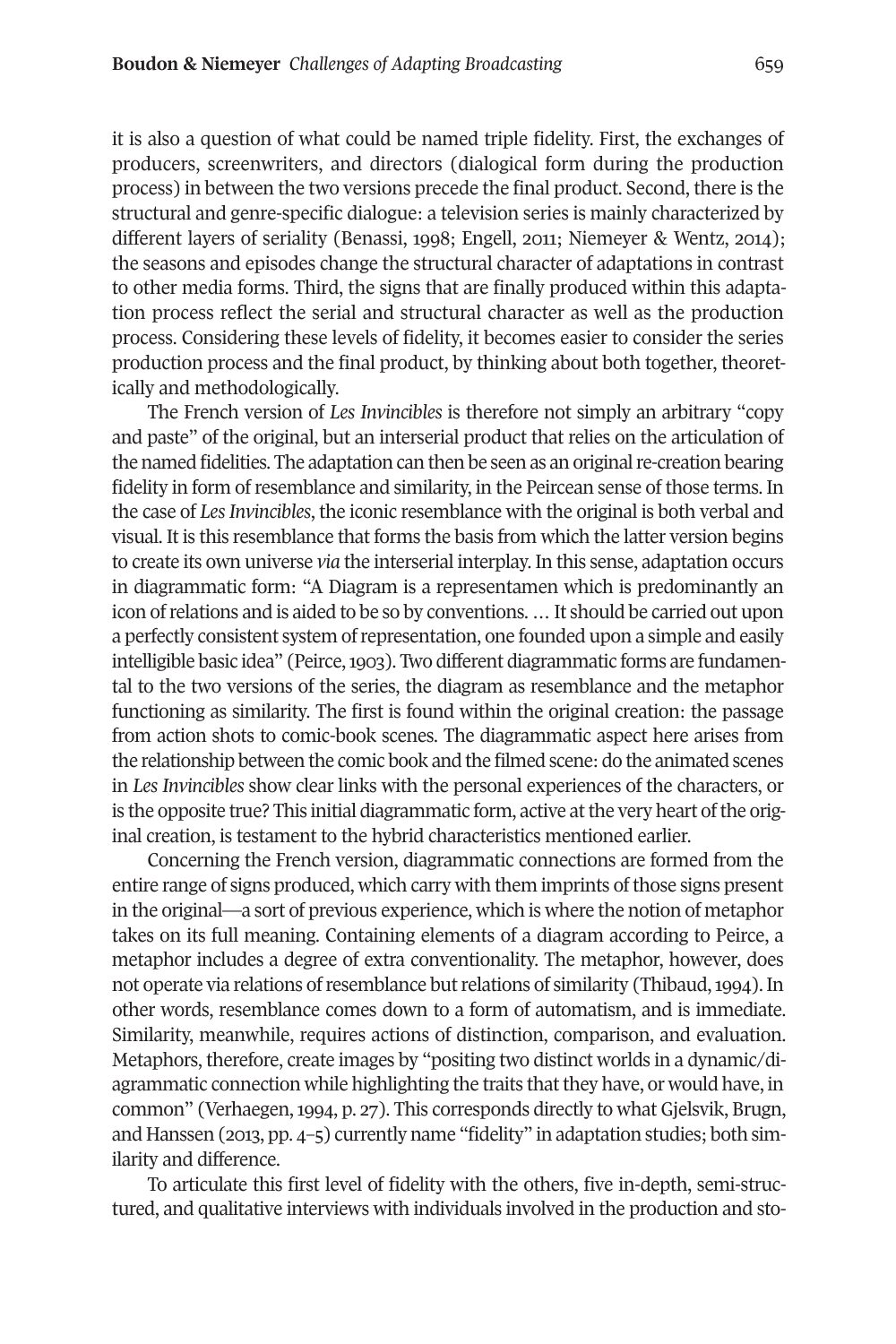ryboarding were conducted, in order to provide a better understanding of the interserial dialogue in between the two versions. We metthe French team from Making Prod between February and May 2014: Stéphane Drouet, the producer, and then the screenwriter and director Alexandre castagnetti. On May 21, 2014, the interviews with the Québécois team were realized in Montréal: Joanne Forgues (producer, casablanca Productions); François Létourneau (co-producer, series creator, and actor); and Jean-François Rivard (series creator and director). A series of questions was designed to allow the interviewees to freely express their opinions while ensuring that the answers obtained were relevant to the creative and the adaptation processes. the questions put to the French team from Making Prod reflect the various challenges of adaptation as outlined by Linda Hutcheon (Hutcheon & O'Flynn, 2013): formal entity or product, process of creation, and process of reception. Particular attention was paid to aspects such as immigration, gender, labour and cultural diversity, with a view to providing an improved appreciation of certain screenwriting and production choices according to the content and semiotic analysis that was conducted for this research. the five interviews, each lasting more than one hour, highlight new aspects within the transcultural adaptation, leading to a better understanding of the production and creative process and likewise the diegetic universe that emerges as a final product. Examining a complete transcript of these interviews allows forming a direct link between systematic content analysis and the semiotic ofthe first season of each series (realized before the interviews) and the issues of *transcultural adaptation* and format constraints. Each sequence was categorized and its duration measured by using a time code, then classified by its particular characteristics: style (classic narrative, interview/mockumentary scenes, and comics), geography/place (the setting and decor), and the characters featured in the scene. Depending on the context of the scene, other factors were also taken into account: camera angles or shooting techniques, and visual and verbal deictic elements referring to the cultural universe (such as typically French or Québécois expressions, music, popular culture, food, etc.). the results of the study are presented in the following interlinked sections: Formal mechanisms of adaptation; Format: Between constraint and creation, Adaptation: Between resemblance and similarity; and Fidelity and "Frenchification": transcultural and interserial adaptation.

## **Formal mechanisms of adaptation**

the story of *LesInvincibles'* arrival in France begins with something of a light bulb moment: Stéphane Drouet and Matthieu Viala, the two young producers behind Making Prod, discovered the series created by François Létourneau and Jean-François Rivard and, as Drouet states, "fell in love" with it. He also explained in the interview that the project was exactly what their young company was looking for: a story of solid friendship between 30-year-old men built around an innovative narrative concept.Viala and Drouet immediately set about obtaining the rights to the show; they contacted the Québécois team, who accepted. the adaptation of *LesInvincibles* was now up and running. Making Prod took the idea to the main French TV channels and submitted some initial material. the Franco-German channel ArtE was, unexpectedly, the most responsive: the broadcaster was excited about the series and asked for a project outline and adaptation schedule. the producers contacted authors and directors and organ-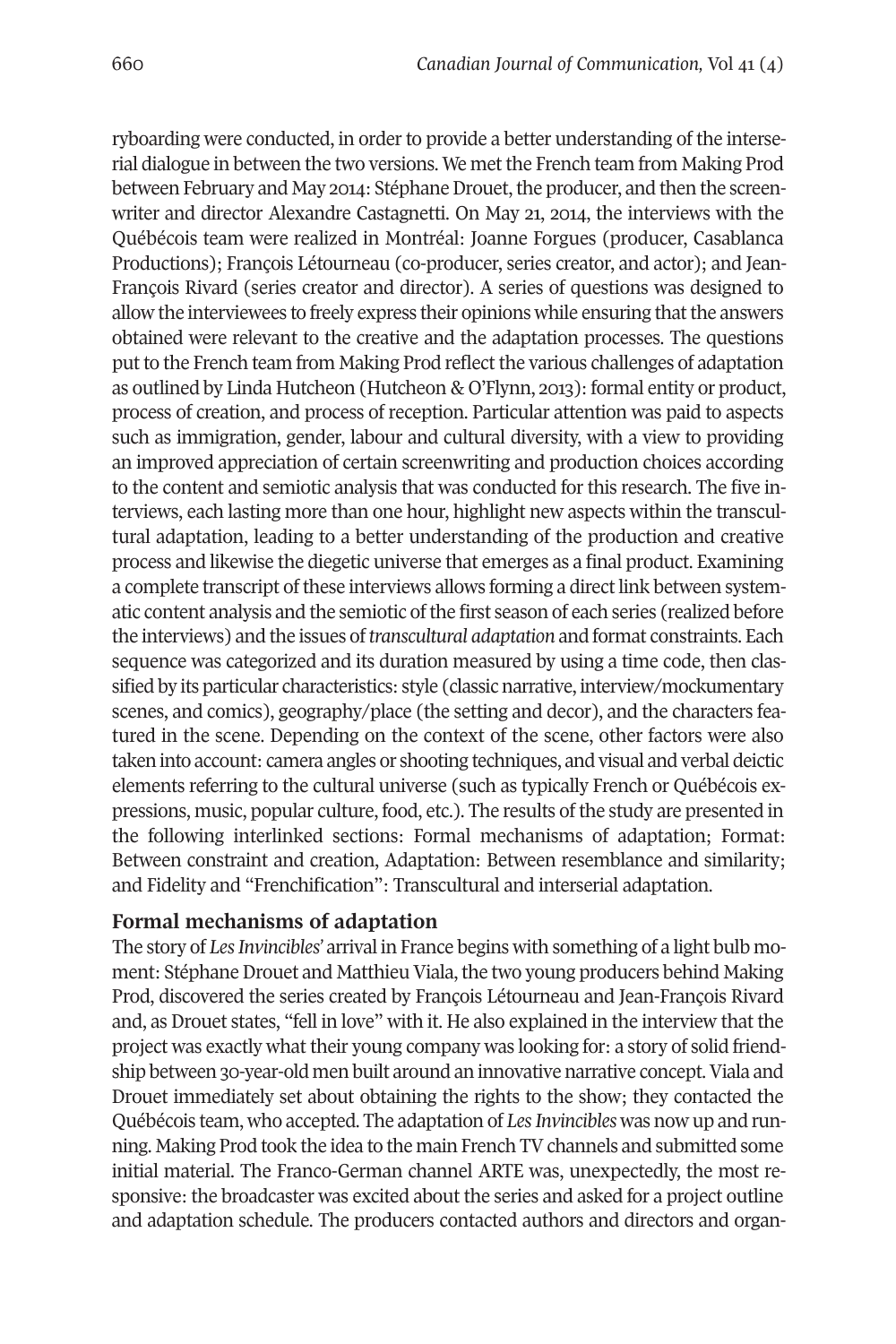ized a casting session to rewrite the script for the TV series. Drouet would head up the small group of screenwriters, orchestrating the development of the show's plot and structure, aiming to provide what he termed a genuine "transcultural adaptation," corresponding to the expectations of the particular broadcaster involved.

This brief account of the interactions behind the creation of the French version of *Les Invincibles* reveals the emergence of what Becker refers to as an "art world." the author defines this concept as follows: "An artistic work, like all human activity, involves the joint activity of a number, often a large number, of people … the forms of cooperation may be ephemeral, but often become more orless routine, producing patters of collective activity we can call an art world" (Becker,1982, p.1). the collaborative ecosystem at work in the project of *LesInvincibles*illustrates that each person or group brings something to the table that will affect the adaptation—from the producer (acting as both concept discoverer and promoter) to the screenwriters, those contributing to the finished product, and the viewing public being targeted.

In this study it was not aimed to offer a systematic breakdown of the creative or adaptive processes used in TV production generally, but rather to analyze the particular form that this process has taken in the case of *Les Invincibles*. It is therefore important to determine the role of each of the parties involved and to envisage, where possible, the process of adapting the television series in its entirety. In this regard, Becker highlights the factthatthe notion of an *art world* takes on a specific meaning when applied to "culture industries." the concept concerns audiences, which are difficult to gauge, since "No one knows with any assurance what conventions the mass audience appreciates and accepts, what class or professional artistic cultural understandings might inform their choices" (p. 123). As such, the role of the producer takes on special importance in the type of *art world* in which *LesInvincibles* operates. the producer acts as a necessary interface between the broadcaster (ARTE), the screenwriters, and the directors: "the system affects the art work through the interaction between the managers of the culture industries and the artists" (p. 126). Drouet himself expressed this interdependence clearly:

They [ARTE] asked questions about how we were going to be able to modify everything, then they also suggested some writers/directors who could work on the project. I had already met, auditioned and cast some of my own. so I went back and did a sort of 'writer's casting' with two or three writers who would pitch me suggestions and ways of adapting certain elements of the original series for the French context, and working from there I chose the authors who I thought could make it work. Then we went back to the channel executives to show them what we'd come up with, and they were convinced. Then we set about developing the first season.

The producer acts like an orchestra conductor for the group of screenwriters; he or she is also the decision-maker, anticipating the expectations of both broadcaster and potential viewers. Drouet himself recognizes that he also assumed the role of "writing director," occasionally modifying content and often giving the final say in discussions involving the script. This pivotal role became all the more important given that the script for the French version was written by a four-person team (consisting of Alexandre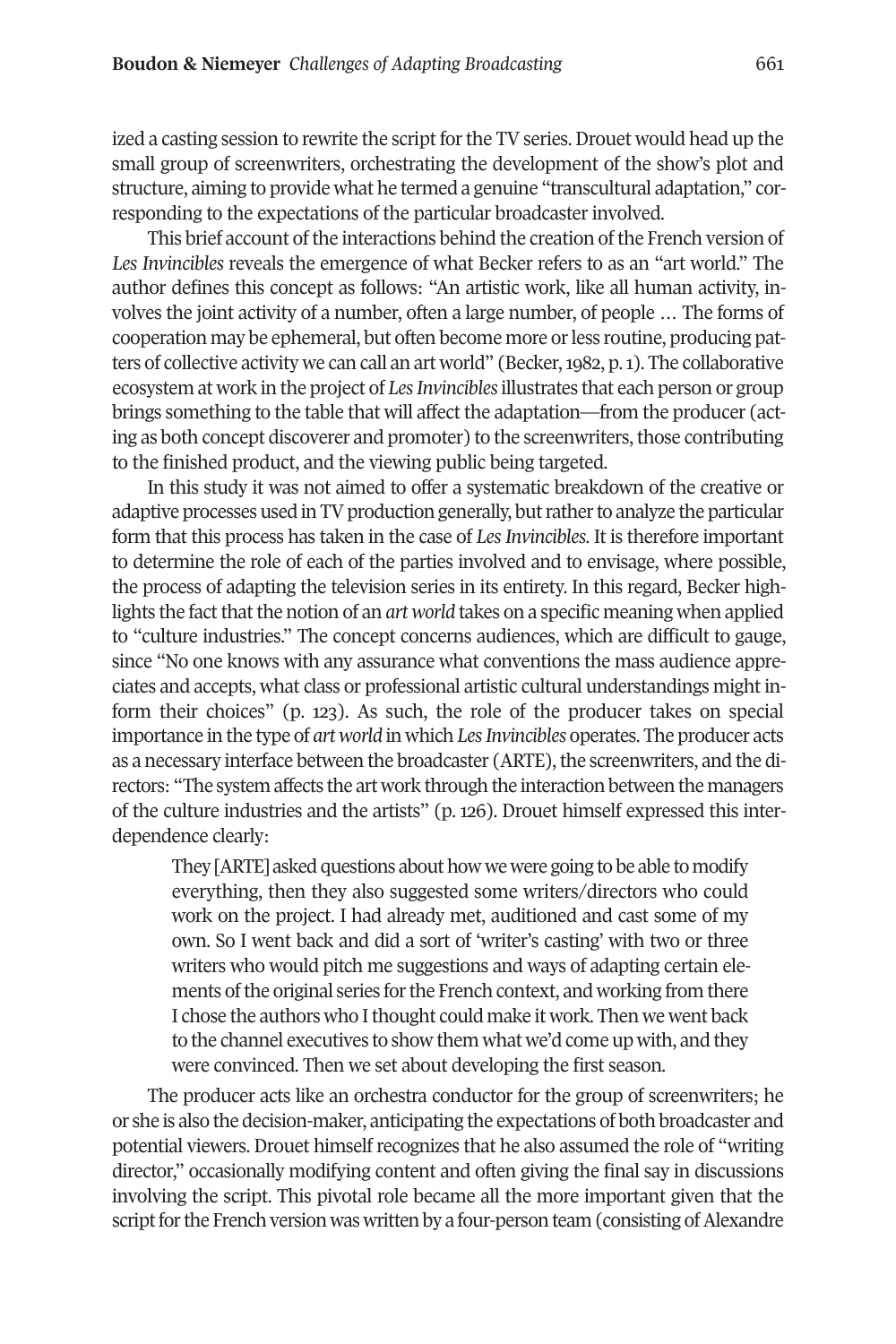castagnetti, Bertrand Marzec, Brigitte Bemol, and Julien simonet), which required a particular type of organization and division of labour. The screenwriters all knew each other and had already worked together; they devoted themselves to the task of writing together in order to preserve the authentic character of the original series, as Castagnetti has stressed. the draft scripts would circulate around the *art world,* being read, reread, and collectively modified, with producer and broadcaster freely able to oversee proceedings. through this progression a "sort of back-and-forth is established between the texts, much like the drafts of a law that is being passed around a group of assemblymen, going from one group of readers to the other, being successively examined, corrected, amended and written over" (chalvon-Demersay & Pasquier, 1993, pp. 105–106). the development of *LesInvincibles*is rooted in this type of process, benefiting from both a cooperative framework between the various people involved in the creative process and a permanent circulation of the text for the adaptation. In effect, the nature of the adaptation makes *Les Invincibles* part of a twofold *art world:* that of the original Québécois version and that of the French reinterpretation. For this reason, the Québécois team was consulted and asked to give their input on writing processes. As Drouet explains:

We brought the Québécois directors and writers to France … to talk a little bit about the adaptation process right at the beginning. We did that to make sure they didn't see any harm in our modifications, and to reassure them that their original series was being respected. ... When they left after those two days, they were reassured; they trusted us 100 percent and they gave us total creative freedom.

Ahighly trusting relationship should therefore be established between the various parties involved in a twofold art world. Indeed, Joanne Forgues, director of Productions casablanca, emphasizes how carefully her company went about choosing a French production company with which to entrust the rights to the show, aiming not only to avoid "distorting" the original creation, but also to preserve the creative spirit behind its conception:

I was looking at three big companies and Making Prod. … I spoke with stéphane …; he came to Montreal and I told him I was going to trust him, and give him the rights to the show ... because I didn't want to control the texts, and neither did François or Jean-François, but we also didn't want our project to be distorted. Because we didn't want the project to be distorted, we wanted someone who really 'got' the concept, and who wasn't just going to take it and spin it into something new as fast as they could.

Evidently, the handover was not a case of simply giving the French production team carte blanche by selling the format and abandoning the content. Forgues' comments confirm that the original series was collectively developed, bearing its own artistic characteristics; as such, the reinterpreted version would have to correspond at some point to the vision of the original authors. Later on, she cancelled a lucrative contract with a large American production agency that was hoping to adapt the series for the FOX network; in her words, they "completely distorted the project." Any company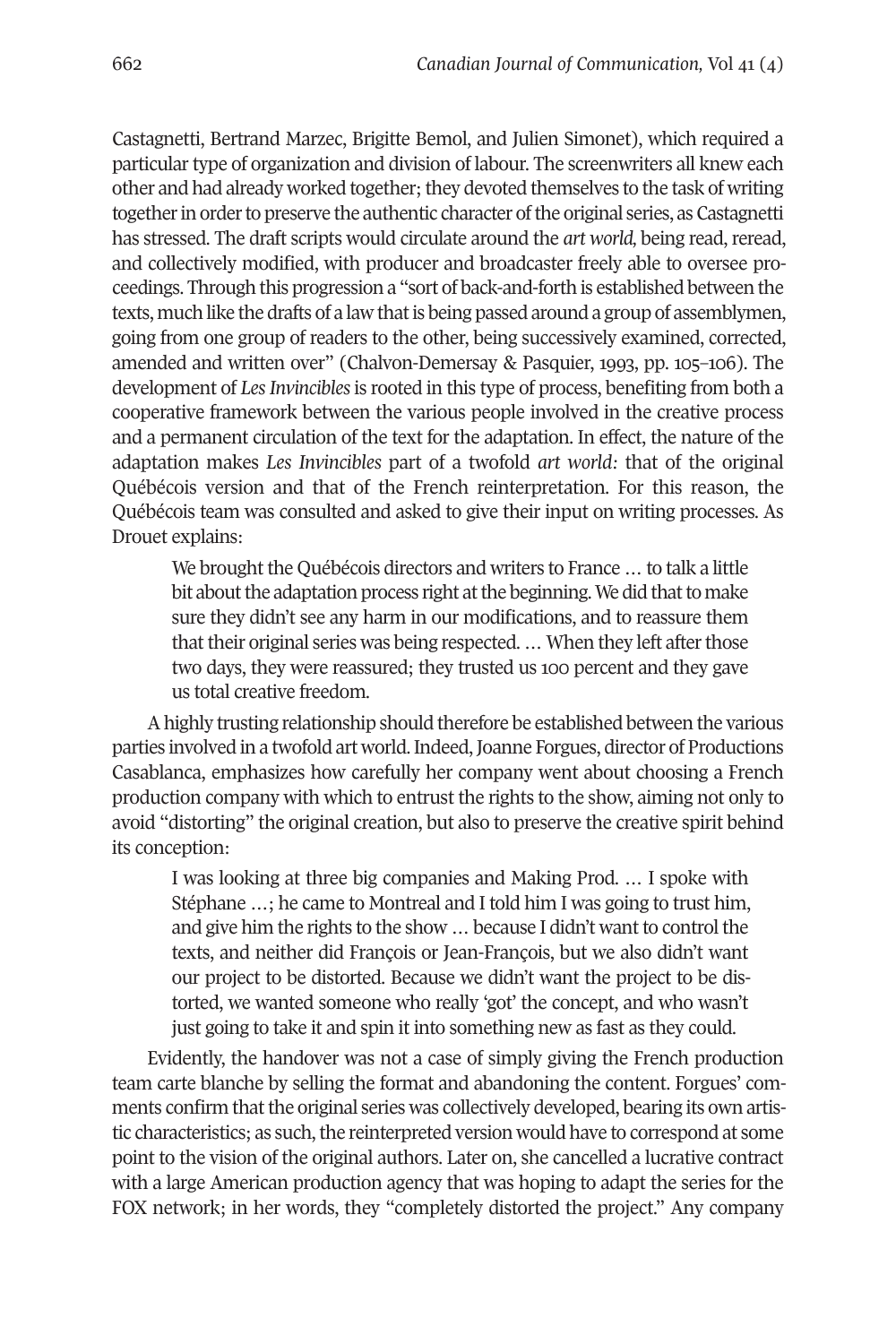aiming to adapt audiovisual material, it seems, must walk a perilous tightrope between respecting the original intentions of the authors and giving their creation a new lease on life, resulting in a new product. Pressure notwithstanding, castagnetti and Drouet are satisfied with their result, feeling they managed to deliver a series that is "their own" and that reflects the personalities of the various contributors involved, as well as the ArtE audience itself. the producer recognizes that this was possible for *LesInvincibles* precisely because of the interweaving, peaceful co-existence of the two *art worlds* in question: "they weren't at all interventionist when it came to the work we did on season 1, either as producers or directors. We really had a lot of freedom to make it a French production." This freedom of creation is a sort of invisible contract of fidelity during the production process, as Forgues told us. the closer examination ofthe interactions between parties involved in the adaptation ofthe series contradicts our commonly held assumptions about the transposition of audiovisual formats, enabling us to envisage the object of our study as something that has been re-created, which is also due to the fact the role of a showrunner is not really applicable in France; the broadcast system does not function as in the United states, for example.

#### **Format: Between constraint and creation**

It may seem contradictory to associate the idea of format with that of creativity; the audiovisual format is widely associated with a notion of standardized programming, resulting in the mechanical transposition of original ideas. However, in agreement with Bourdon (2012) and Chambat-Houillon (2009), the televisual format goes hand in hand with the creative dimension of recasting the "narrative arcs," as Castagnetti puts it; and this recasting can only result from genuine innovation during the development process: "contrary to popular belief, format and creation are not diametrically opposed. Format is no longer a constraint that shackles creativity in tV" (chambat-Houillon, 2009, p. 245). This is why a content analysis of the two versions of *Les Invincibles*, while demonstrating that the adaptation has retained the form of the original series, also shows that the French version amounts to a creative reinterpretation of the original concept, and consequently that "the formatregisters the allographic aspects ofthe show from which it becomes possible to introduce variation" (p. 246).

As referenced in the introduction, the narrative construction of the series revolves around an entanglement of plot points, each one depicted using varying narrative styles: action shots, mockumentary-style interviews, and comic strips. the Québécois format for the show is broken down as follows: 83 percent of scenes are action shots, while 7.9 percent are mockumentary-style interview shots, and 2.7 percent are comicbook depictions of the characters. The French remake was composed of 81.8 percent action shots, roughly 7 percent interview scenes, and 5.6 percent comic-book scenes. At first glance, the breakdowns seem to be fairly similar between the two shows. that said, the French screenwriters were also faced with the challenge of reducing the series run from 12 to 8 episodes, and therefore had to tighten the narrative framework in order to ensure the viewers would still be able to follow the individual plot points. As such, the increased presence of comic-book scenes in the French adaptation may be viewed as a strategic screenwriting choice, aiming to avoid a profusion of narrative ellipses in the surrounding action shots. However, castagnetti stressed that it was not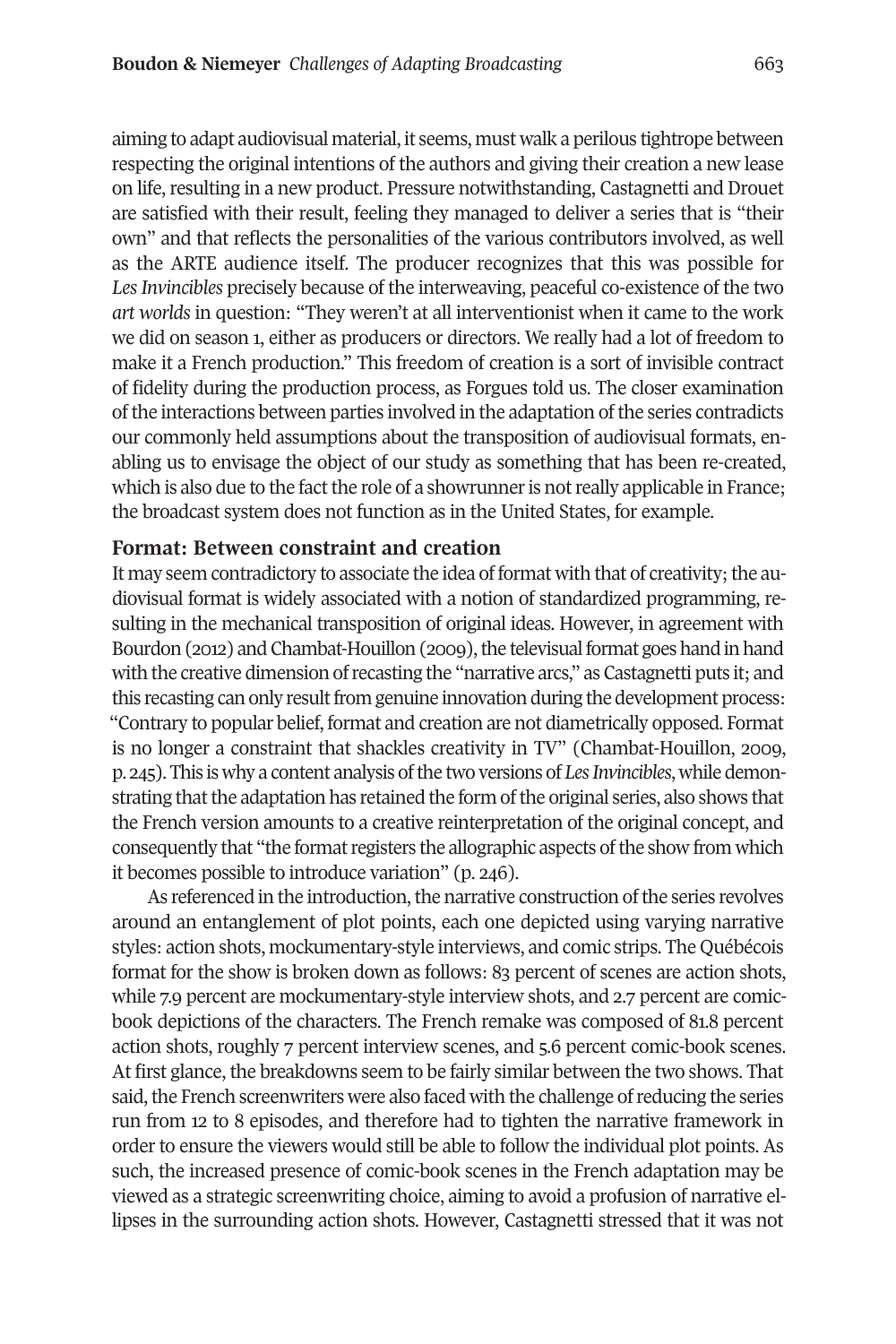simply a case of condensing the action, but creating a fully symbolic narrative and reinforcing the plots involving the superheroes (the avatars of the four main characters).

The screenwriters also chose to highlight a third level of interpretation in their production: the meta-narrative. carlos' imaginary world takes on a new dimension in the French adaptation and is set apart from the more allusive comic panels featured in the original series (Huet  $\&$  Rao, 2012). The character interview scenes are also longer in the French version of *Les Invincibles*. the French screenwriters chose to exploit the hybrid elements of the original show. This results in the viewers getting a better idea ofthe characters. the latter are more fully expressed by carrying overfrom the original version the paradoxes that motivate their respective arcs. In addition, certain scenes were created from scratch for the French version, such as Hassan's moving house and the bike race. As Drouet remarked: "There were scenes that we invented ourselves. In our series we had to restructure certain episodes and therefore recreate the narrative tension … in order to keep the plot momentum going."

This means that the French writing team reinterpreted the hybrid potentialities of the original show and that the condensation of the plot led to what was really a re-appropriation of the initial format. In addition, castagnetti explained that in order to "achieve a coherent fidelity of adaptation," the screenwriters committed to an "overhaul of the narrative framework." the Québécois version was dissected as the team sought to establish a chronology for the adventures affecting each character: on the one hand, that consists in reintegrating the largest possible portion of the overall narrative, and on the other hand, in offering viewers a reworked and coherent new product. Working to enhance the hybrid nature of the show, while also introducing new plot twists, constitutes forms of creative activity within the framework of adapting a project to a televisual format, and is evidence of producing a television series that suits both Frenchor German-speaking viewers and the broadcasterArtE itself. Moran (2009b) calls this "a necessary accommodation between format and local culture" (p. 121).

the issues encountered in the *art world* of *Les Invincibles* also led us to consider the role of the broadcaster in the adaptation process. Indeed, to the same extent as a writer or producer, the broadcaster represents an integral part of the collaborative ecosystem at work behind the transposition of a series. Becker posits that "artists produce what the system can and will carry" (1982, p. 129), an observation that is all the more pertinent in the context of the culture industries under discussion here. consequently, it suits the producer and also the screenwriters to make their work correspond to the brand image of the TV channel they are working for. This is exactly what happened to Making Prod. Drouet told us that they "contacted all French broadcasters with different project arguments suiting the respective channel." In this case the idea of the brand image is valid as "artworks always bear the marks of the system which distributes them, but vary in how that happens" (Becker, 1982, p. 94). The trick, then, is to balance the program between the editorial line maintained by the ArtE network and the screen adaptation choices being proposed by the writers, in order to hit the right note with the channel's viewers.

First off, ARTE is a French-German channel with a cultural vocation. Arthouse and experimental films, as well as documentaries and telefilms, occupy the prime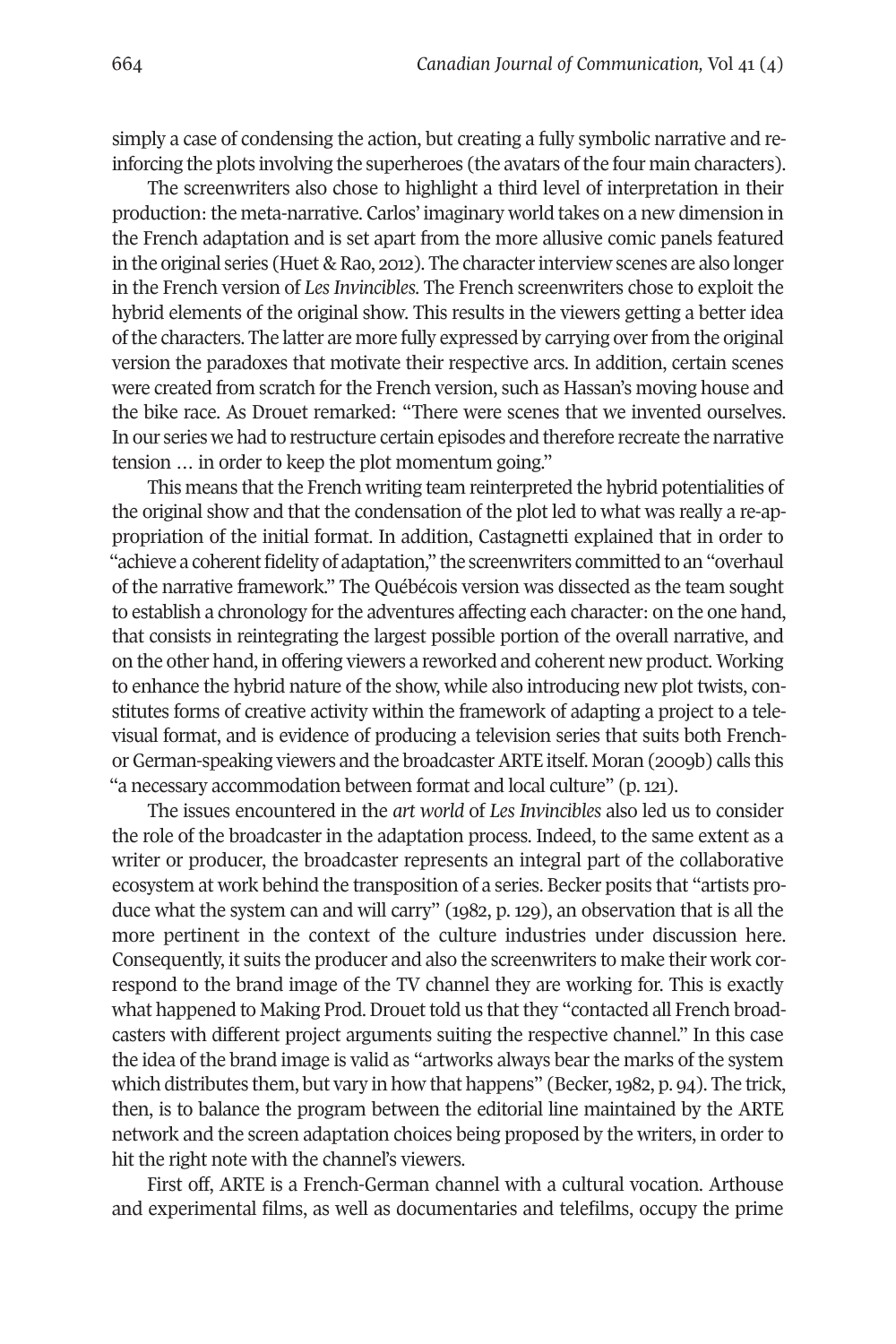spots in the channel's programming schedule. the *LesInvincibles* project matched the channel's objective of diversifying its audience, giving it a youngerimage and attracting city-dwelling viewers and twentysomethings. Likewise, a diversification in the types of programing was being offered, as the channel moves away from traditionally preferred formats toward newer television series. the series' proven success in Québec, as well as the type of viewer it brought to the Radio-Canada channel, were both points of interest for ArtE, as Forgues (casablanca Productions, Québec) explained:

It's certainly true that it brought them a younger demographic; it was also a significant demographic because our viewers are 55 percent men, which is extremely rare—the only more masculine thing on TV is sport. They were very happy to have a drama series with a more masculine slant; it brought a younger audience that was perfect for advertising—the 25 to 45 market is a key demographic for them. Studies also showed that our audience tended to be made up of well-educated individuals.

Les Invincibles represented one of ARTE's first true forays into the world of TV series; however, it should be noted that the *docu-soap* had already been one of the hallmarks ofthe French-German channel since the late 1990s. Ferjoux (2013) remarks that documentaries, and the *docu-soap* in particular, play an active role in setting ArtE's programming apart. A hybrid format combining serial narration with a documentary tone, the concept of the *mockumentary* immediately calls to mind the concept behind Les Invincibles, and in this light the favourable reception for Making Prod's adaptation proposal makes perfect sense. In tandem with this editorial decision, the producers and screenwriters set about anchoring their series within the contextual universe of their target audience, as chambat-Houillon explains: "Because the format is not the only thing that defines a show, the finished product possess other characteristics, and it is these that form the basis of the localized appropriation carried out by the executive producer to suit a given channel" (2009, p. 247). As such, certain adaptation options for *Les Invincibles* were chosen to correspond with the image of the ArtE network, adding another level of fidelity between the channel and the producer. Of course, the choice oflocation strasbourg was not arbitrary. the historic headquarters ofthe French-German channel, the city occupies a position as a European crossroads and home of the European Parliament (which incidentally serves as a place of employment forthe character of Vince—steve in the Québécois version). By the same token, the decision to also include a character from an immigrant background seems to have been an obvious choice. Instead of keeping the spanish origins of carlos, the French team attributes turkish origins to Hassan. this is a clear nod to the significant turkish population in Germany (first- and mainly second-generation), which would of course be familiar to a portion of ArtE viewers. Drouet explains this decision:

We know there's a large Turkish population in Germany, which is why we also included other characters in that milieu; there's also Meike, FX's girlfriend, who's originally from Germany. There was definitely a desire to register with that audience … With little touches like that we were trying to bring their world closer to ours.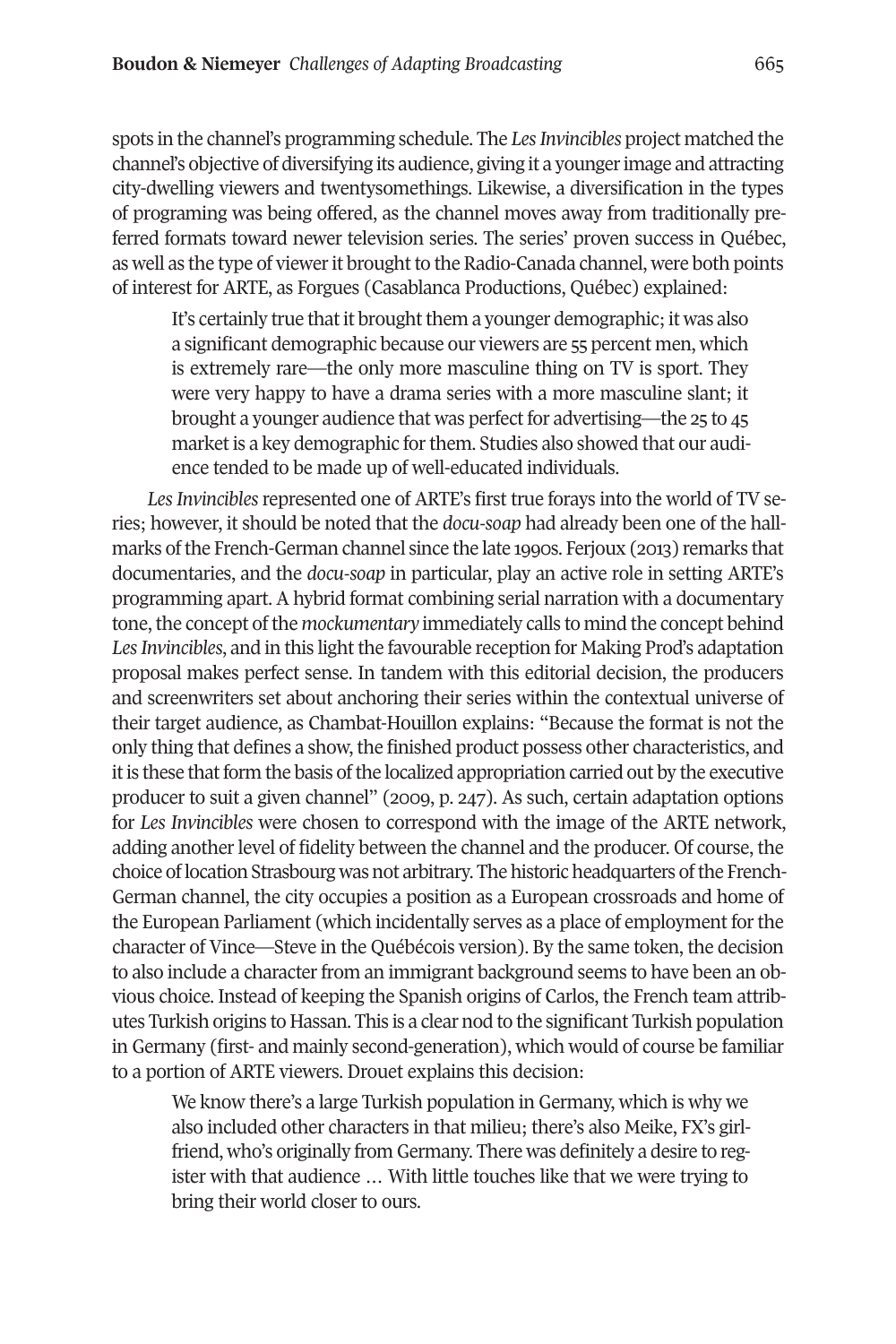These observations are evidence not only of the efforts made by the producers and screenwriters to adapt the original format of the series, but also of their desire to integrate into the overall milieu of the ArtE channel and strike a chord with its target audience. Elsewhere, the writers' deliberate choice to give greater importance to the characters' mockumentary interview scenes demonstrates the willingness to blend in with the channel's existing style of programming, thereby making *Les Invincibles* a genuine first-generation transcultural adaptation. this choice also demonstrates the possibilities for original creation within the confines of a pre-existing audiovisual format and underpins the idea that dramas and comedies are sensitive material to adapt, needing new approaches to structure and format points (chalaby, 2016). Nevertheless, the question of fidelity remains an important issue for the French and the Québécois team, despite the differences between both versions. Difference can therefore be understood as participating in fidelity in a form of similarity. In other words, the borders of a creative adaptation are located in this play of similarity and difference.

# **Fidelity and "Frenchification": Transcultural and interserial adaptation**

castagnetti, screenwriter and director of the French version, states clearly that the "Québécois version has not been emptied of meaning, butrather deconstructed like a building made from Lego." the same pieces are then used to assemble a new version, which often remains faithful to the original or reinvents aspects of it, adding elements that make sense, usually, to potential French and German viewers. the adaptation does not in any way distort the original, nor does it drain the life force from it; rather, it establishes a new system of signs within a new media culture while maintaining connections with the signs that preceded them. As previously mentioned, diagrammatic and metaphorical characteristics already existed in the Québécois version of the show, in the form of similarities and resemblances between character action and the animated comic-book scenes. In this sense, when focusing on the question of fidelity among forms and content as result of the fidelity in the production and writing process, the notion of *interseriality* mentioned above becomes relevant and gives way to what the French producers and directors have termed the "Frenchification" of their screenplay, bringing to mind Barthes' idea of "italianité" (1964) but also Moran's idea of the original as a "flexible template or empty mould awaiting particular social inflexion and accent in other television territories to appeal to home audiences in that place" (2009a, p. 151).

the geographical choices form the basis of this specific type of what Drouet calls "Frenchification": that of Alsace, a region of France, whose capital Strasbourg becomes the nerve centre of the series. the title sequence portraying the Alsatian backdrop highlights this focus, but likewise the universal appeal of the series, which is not solely focused on four young men but is also about friendship and family. the universal nature of the series was also mentioned by rivard in during the interview: "a story that touches everyone by the universal human traits of the characters." this affirmation was confirmed by castagnetti, who told us: "We wanted to maintain and reinforce the story's broader universal appeal." The term "Frenchification" is oddly chosen by Drouet, since the particular semiotic foundation of his version of the show is based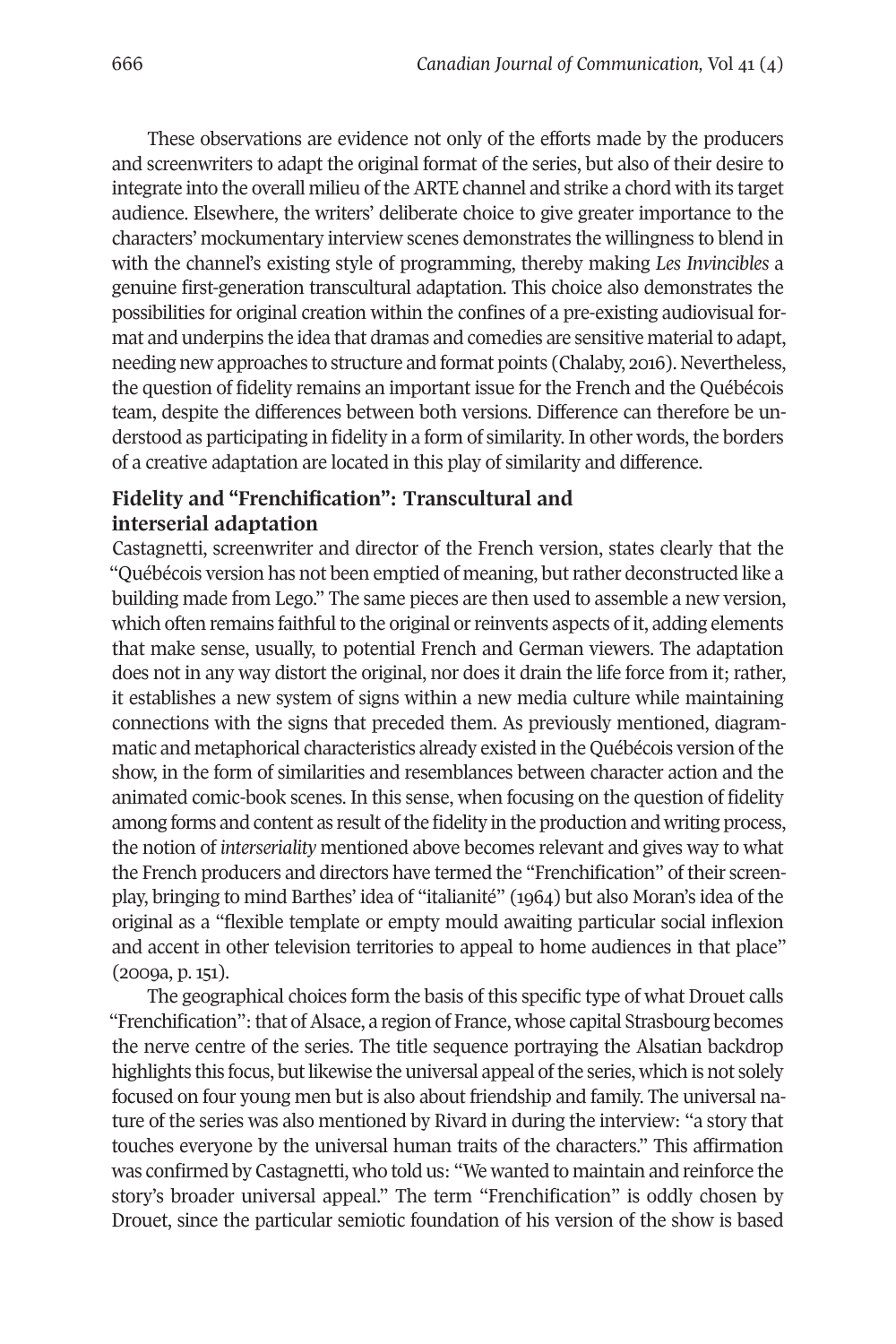around referential nods and clichés linked to Alsace itself; the Strasbourg setting shows regional particularities ranging from everyday objects to local cuisine, which do not represent France in its entirety, but particularity. In contrast to Drouet, Castagnetti did not use the term "Frenchify." As he recalled, it was more a case of imagining the viewers at whom the screenplay was aimed. He mentioned the French, but highlighted the adaptation's European and Western characteristics: "Paris wasn't an option; it's too dense … We needed a 'neutral' setting, one that was less imbued with pre-set ideas and associations. We thought about the south of France at first, but that area is also too familiar. strasbourg also worked out well for the link with ArtE." strasbourg did work out well, but according to the producer of the Québécois version, this choice seemed to have been made out of obligation to the ARTE channel as well as for other economic reasons, an element not mentioned by Making Prod.

Unlike the French version, which highlights its regional specificities, the original series did not focus on local cultural indicators such as poutine, the feast of Saint-Jean-Baptiste, regional or traditional clothing, or the popularity of maple syrup. When these kinds of tropes did appear, they were generally not emphasized in the narrative. the original series tackles rather other types of cultural intertextual references and influences, such as films or music. Both Létourneau and Rivard mentioned Woody Allen's *Husbands and Wives* as one major influence on their screenplay by naming the film as being "one of their favourites." Likewise, Rivard evoked in detail the musical influences and his choices to integrate them into the plot: "The music that was important to me and also to choose Kim Bingham, who used to play in a group I loved, based in Québec ...." The French version keeps Kim Bingham's music for some parts. However, viewers ofthe adaptation encounter a compendium ofregional and much more stereotypical symbols: the clothing of the waitress in the strasbourg tavern, sauerkraut and German-style sausages, Alsatian desserts, the cuckoo, Vince's colleague's German accent, pretzels and beer, and the Coq au Riesling dish. This very local or regional adaptation stands in contrast to what Moran calls "national persistence" (2009b, p. 122).

What is largely French or partly French in *Les Invcincibles* is difficult to determine. Not to forget, as Moran also states, that "in an era of increasingly larger movements of populations across the globe, it is impossible to designate a kind of majority television viewershipofnative originand ancestry" (2009b,p.122). sofinally,the "Frenchification" is more an attempt to condense national French and some German traits, regionalism, and specific immigration cultures within a topic that is overall "universal." As a balance, the language of the main characters is spoken without the Alsatian accent and remains standard French. The language used in the Québécois version includes *blonde* (girlfriend), *char* (car), *câlisse* and *tabarnak* (fuck, fucker); in the French version you can hear *va te faire foutre* (go fuck yourself), *putain* (fuck), *meuf* and *gonzesse* (chick, woman), and *abruti de parisien* (goddamn Parisian). Of course, there are evident differences in language between the two versions, but these automatically make sense within the cultural universe in which the show is being broadcast, firstly emphasized by the fact that it is difficult for French productions to broadcast Québec language in its original, a fact confirmed by Drouet in the interview. still, the "imagined south" of Italy, a pattern of Italy as a nation in adapted U.s. televisual drama (Ferrari, 2010, p. 296), could mean here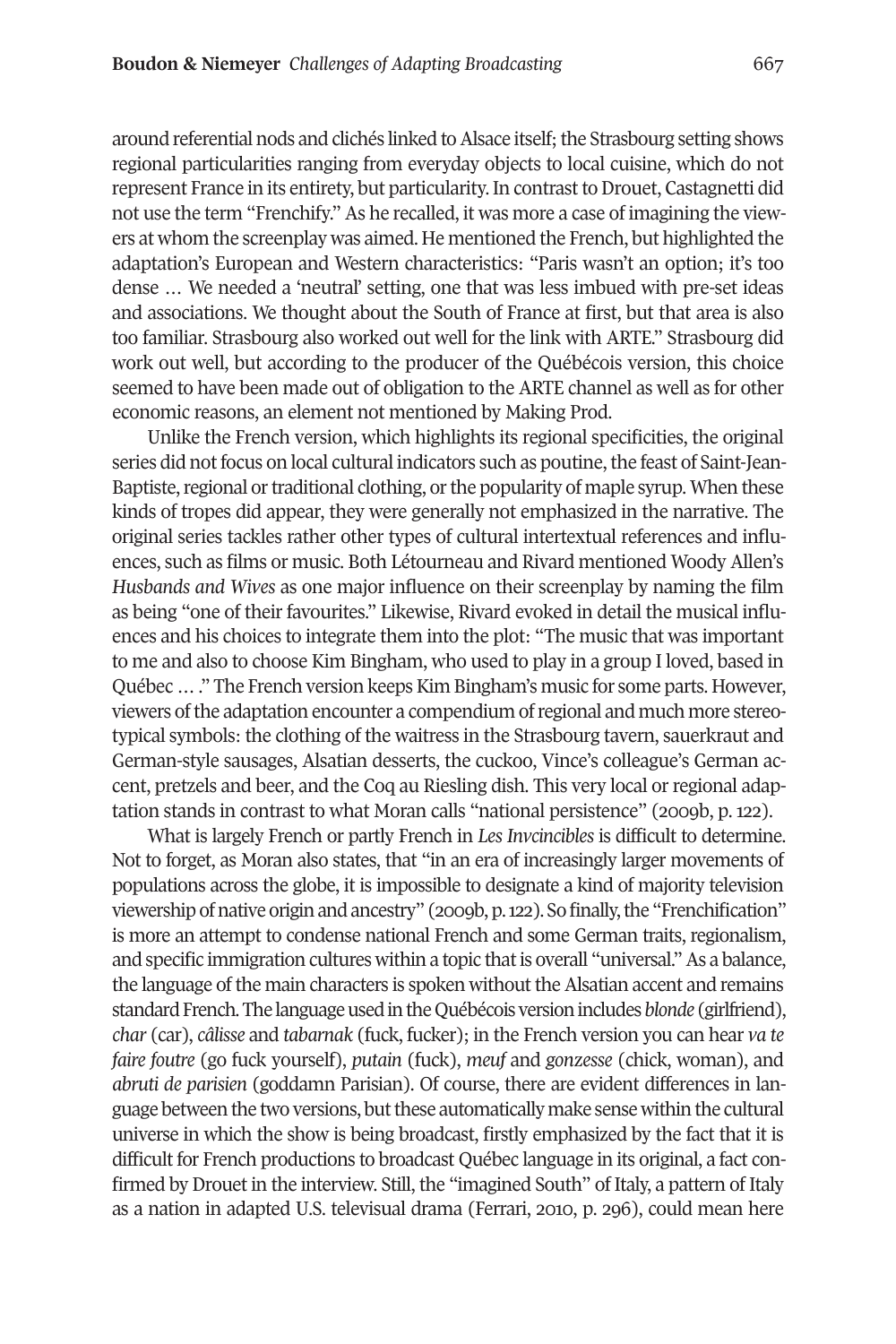something as an "imagined North": not to represent France in its whole, but the very heterogeneous region of an Alsace that underpins the difficult historical encounters between Germany and France. This kind of domestication of a televisual format leads finally to the densification of "regional stereotypes" that might "engage viewers while repulsing them at the same time" (p. 238) and this despite the universal character of the plot.

In a less stereotypical way, other elements of the content have been rethought, such as the characters' jobs, including a certain vision on labour: in the Québécois version, carlos works on the line at a chicken factory; in the French version, Hassan is employed at a company that recycles used nappies of old people. Drouet highlights the common ecological thread here, specifically recalling:

Yeah, that aspect of the Québécois version didn't suit us as much; there was a surrealist aspect to the workplace setting, and we felt we needed to Frenchify that using ecology as an intermediary, hence why they're recycling nappies. The world of that workplace seemed very far removed from everyday life.

Castagnetti does not recall the ecological aspect during the adaptation process. Rather, he highlights the fact that chicken production seemed more pertinent to the North American context and less so to the French, which is in a certain sense strange as chicken is also part of French cuisine, but maybe not in the mass production imagination. For Castagnetti, the notion of "being tender around old people" was a significant feature of the series, foreshadowing the future lives of the characters and producers. chicken was thereby replaced with nappies, but the transposition went even further. This pertains not only to the surrealist characteristics of the scene in which Carlos frees a chicken in the Québécois version, but also the desire to "go behind the scenes" of unbridled capitalism, which is something also understood by European audiences. Metaphorically speaking, carlos also frees himself from the "hen" that is Lyne.

The idea of standing up against the exploitation of chickens and excessive production practices is present in this scene and may not have been necessary to be "Frenchified," but the French production of the show goes further: cathy (Lynne in the Québécois version) is transformed into a care nurse. When looking after a wheelchair-bound senior citizen, Hassan reacts vividly and "frees" the man by bringing him outside the house; for castagnetti this scene is a clear indication of the idea of "rites of passage," as it pertains to the anticipated sorrow of nostalgia felt for a future that is still to come. the issue of twentysomethings turning 30, and the perception of their generation as "M'eh" "X," "unstable" or "disenchanted," certainly plays a role in the adaptation (Huet & Rao, 2012). However, those involved in the production of the two versions do not overplay this aspect when the generational question is put to them. Drouet and Castagnetti for the French version, and Létourneau and Rivard for the original series, all talked to us about the importance of friendship and family, as well as rites of passage that relate not only to the protagonists, but also to their own life experiences atthe time of writing or during the adaptation process. *LesInvincibles*therefore carries, unsurprisingly, traces of autobiographical influence from the authors and adaptors. this aspect underlines what Forgues told us: the idea is not to distort this originality but to maintain a fidelity that is not only based on the content and aesthetics: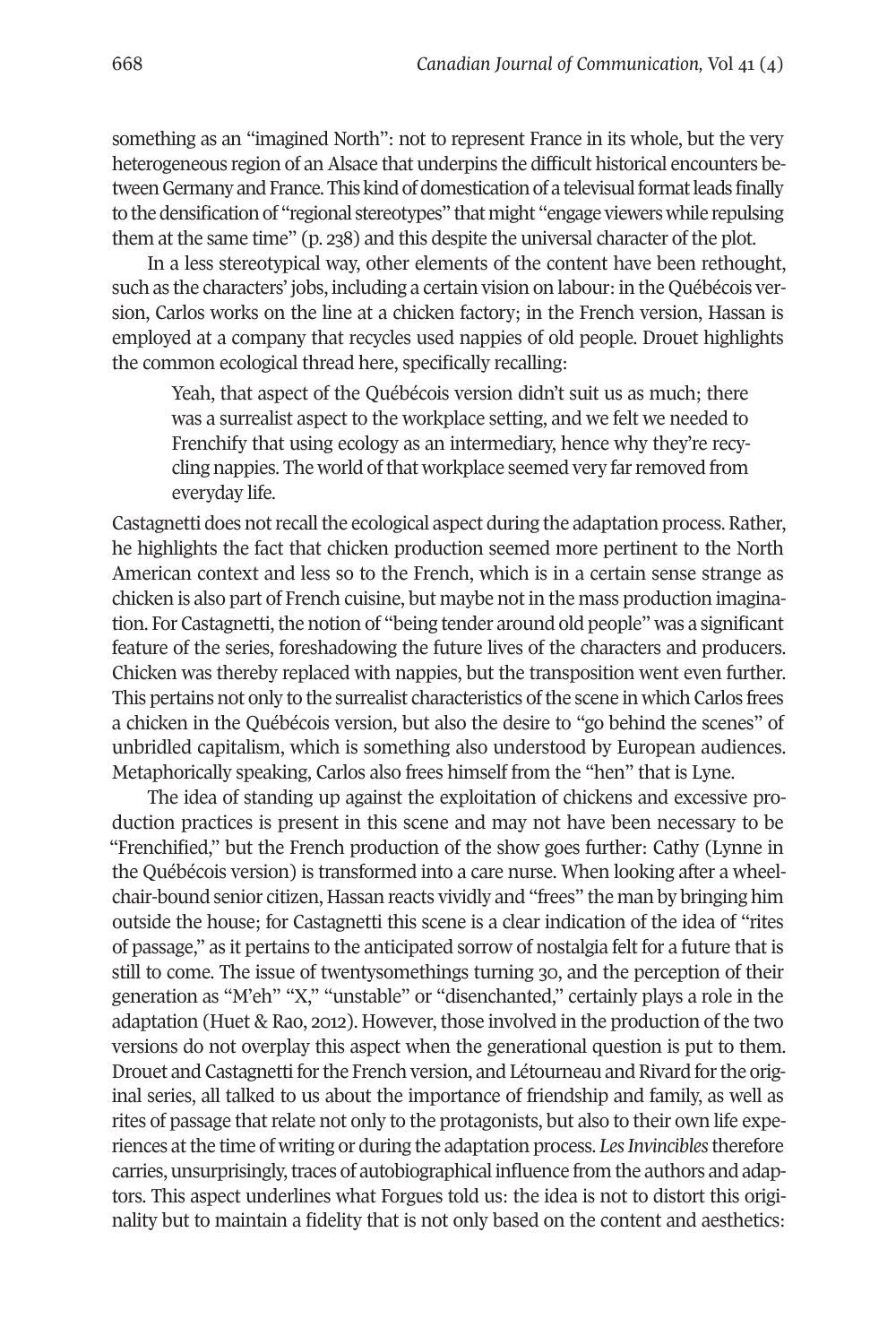"I told stéphane that we want really someone who believes in the project and who does not use it as being one project of eight others by then adapting fast and without any consideration of fidelity." Consequently, the vision of the profession is shared here as being part of the fidelity both reclaim.

still, all these elements do not lead necessarily to a complete satisfaction in the end and the universal character of the show does not change this: Rivard (2008), for example, was disappointed with one element: "I did not like how they transformed the character of carlos' girlfriend Lyne. cathy is too hysterical in the French version and at some point attributes her a pejorative feature." this bitter note might be related to the fact that Québécois and French women do not have the same trajectory of feminist movements (Revillard, 2008). This was not mentioned in the interviews, but by asking castagnetti why the scenes with sexual character were less explicitin the French version and the style of the represented families quite different to the Québécois version, he answered: "Well, it is tradition, when you think of a French family it's often 'bourgeois' and catholic, like no sex before the wedding, et cetera. I was a bit conservative maybe." the question of gender relations in the series could be the topic of a single article, but what is interesting here is the imagination and image that Castagnetti has of his own culture. He admits in a certain sense a fidelity to a self-imposed stereotype. What can be added here is that the French version cast women who were much more "bombastic" then the Québécois version. Létourneau told us thatthey preferred a casting for the Québécois series that reflected a sort of "normality" and fewer exaggerated external signs of sophistication.

#### **Perspectives**

Discussing and comparing the interviews with content and semiotic analysis of each series provided a deeper understanding of the constraints that arise in both production and creation. This was considered while extricating the diegetic aspect of the television series. the interserial play between format and creativity are not opposing forces, but confront and interact with one another. thinking interserially helps consequently to tackle the question of fidelity from two points of view: the production and creative side and likewise the content side. The *Les Invincibles* series raises "universal" questions aboutfriendship and family, including certain elements of nostalgia and the portrayal of rites of passage. the role of these aspects owes much to the "communicative and nostalgic power of the television series" (Wentz & Niemeyer, 2014), which has the ability to show, say, and manufacture the kind of nostalgia that the French and Québécois producers and screenwriters have alluded to. In both production teams, shared autobiographical elements played an important role in the conception of the screenplay and its adaptation. In this sense, the idea of a format that authorizes creativity within a certain imposed framework is reinforced. In addition, the hybrid character within one singular tV series is not only a question of aesthetic style: here, the televisual medium is modifying and reinventing its own codes of existence and those of other narrative and visual universes. As outlined by Barrette (2008b), the artisanal work and the creative freedom of the creators and directors in Québec might be one of the reasons behind the exportability of Québécois television series and likewise maybe the less constrained question of authorship. Rivard and Létourneau (at least in the inter-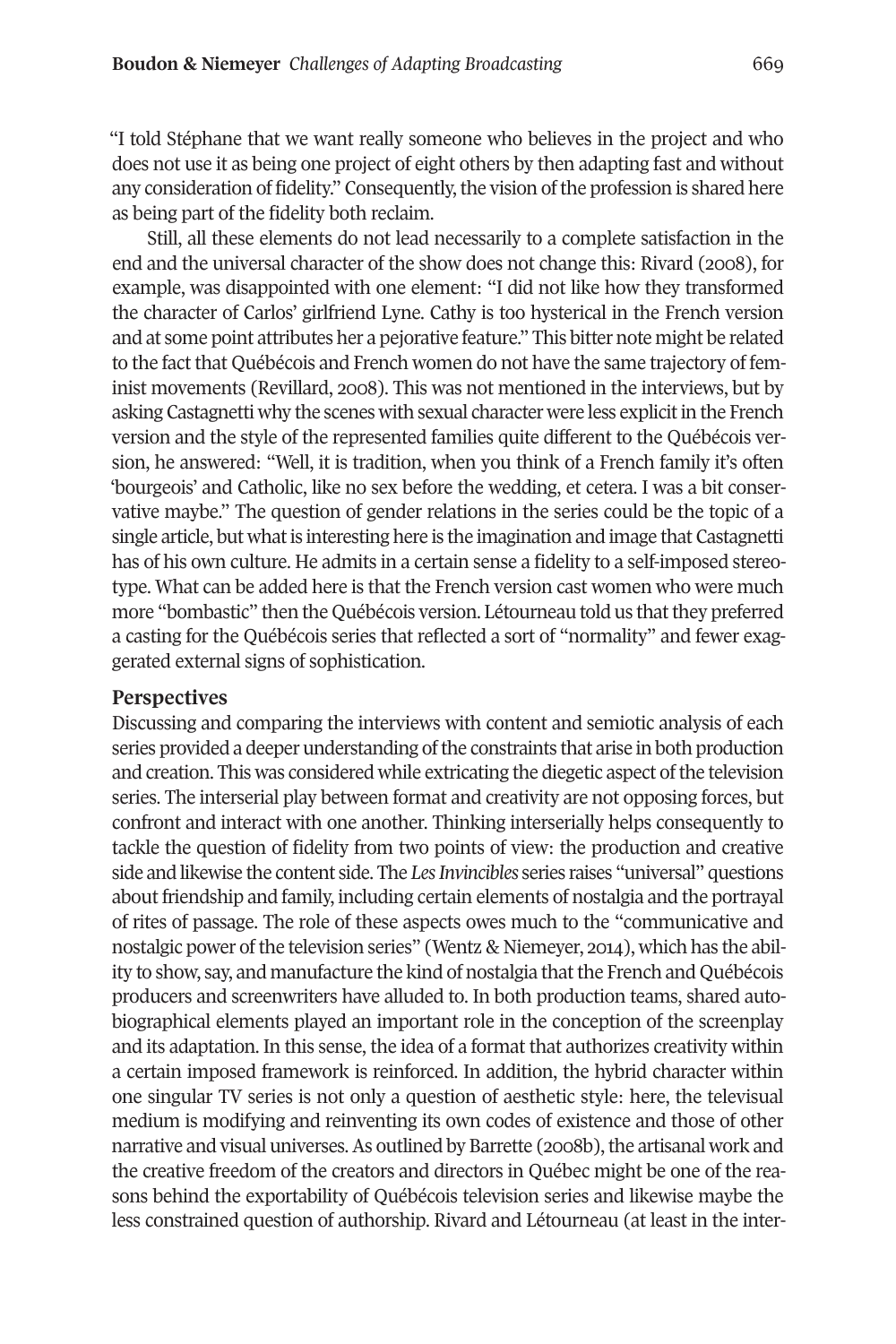views) did not talk about "my" creation, but "our" creation, by also including Forgues. this shows a cooperative and independent authorship that can lead to a successful series. As such, it is *via* the medium of the televised series that television can ideally create its own metamorphoses (Beil, Engell, schröter, schwaab, & Wentz, 2012): metamorphoses which, for the most part, are yet to be discovered.

#### **Interviews**

Alexandre castagnetti, screenwriter and director, Making Prod

stéphane Drouet, producer, Making Prod

Joanne Forgues, producer, casablanca Productions, *Les Invincibles*

François Létourneau, co-producer, series creator, and actor, *Les Invincibles*

Jean-François Rivard, series creator and director, *Les Invincibles* 

#### **References**

- Arrivé, Mathilde. (2015). L'intelligence des images : l'intericonicité, enjeux et methods. *E-rea (Revue électronique d'études sur le monde anglophone), 13*(1). UrL: <http://erea.revues.org/4620> [July 5, 2016].
- Barrette, Pierre. (2008a). L'état de la série télé au Québec : petite enquête en forme de dialogues. 24 images*,* no. 138, 18–20.
- Barrette, Pierre. (2008b). séries télé : la revanche du petit écran. 24 images*,* no. 138, 6.
- Barthes, Roland. (1964). Rhétorique de l'image. *Communications*, no. 64, 40–51.
- Bataille, sylvaine, & Hatchuel, sarah. (2012). Préface. Les séries télévisées dans le monde : échanges, déplacements et transpositions. TV/Series. URL: <http://tvseries.revues.org/1351> [July 12, 2016].
- Becker, Howard. (1982). *Art worlds*. London: University of california Press.
- Beeden, Alexandra, & De Bruin, Joost. (2010). *The Office*. Articulations of national identity in television format adaptation. *Television and New Media, 11*(1), 3–19.
- Beil, Benjamin, Engell, Lorenz, schröter, Jens, schwaab, Herbert, & Wentz, Daniela. (2012). Die Fernsehserie als Reflexion und Projektion des medialen Wandels. In A. Hepp & F. Krotz (Eds.), *Mediatisierte Welten: Beschreibungsansätze und Forschungsfelder* (pp. 197–223). Wiesbaden: Vs Verlag.
- Benassi, stéphane. (1998). *Télévision etsérialité : éléments pour une typologie des genresfictionnelstélévisuels.* Unpublished doctoral dissertation, Université de Metz, France. UrL : [http://docnum](http://docnum.univ-lorraine.fr/public/UPV-M/Theses/1998/Benassi.Stephane.LMZ9802.pdf) .univ-lorraine.fr/public/UPV-M/Theses/1998/Benassi.Stephane.LMZ9802.pdf [July 10, 2016].
- Binette, cindy. (2013). *L'intermédialité et intergénéricité dansla télésérie* Les Invincibles. Unpublished Master's thesis, University Laval, Québec city, Qc. UrL: [http://www.theses.ulaval.ca](http://www.theses.ulaval.ca/2013/29929/29929.pdf) [/2013/29929/29929.pdf](http://www.theses.ulaval.ca/2013/29929/29929.pdf) [July 10, 2016].
- Boisvert, Karine. (2013). *Esthétique et pragmatique de la série contemporaine québecoise : le cas des* Invincibles. Unpublished Master's thesis, Université du Québec à Montréal, Qc. UrL: [http:](http://www.archipel.uqam.ca/5981/1/M13137.pdf) [//www.archipel.uqam.ca/5981/1/M13137.pdf](http://www.archipel.uqam.ca/5981/1/M13137.pdf) [July 10, 2016].
- Bourdon, Jerôme. (2012). From discrete adaptations to hard copies: the rise of formats in European television. In t. Oren & s. shahaf (Eds.), *Global television formats* (pp. 111–127). New York, NY: Routledge.
- chalaby, Jean K. (2012). At the origin of a global industry: the tV format trade as an Anglo-American invention. *Media, Culture &* society*, 34*(1), 36–52.
- chalaby, Jean K. (2015). *The format age: Television's entertainment revolution*. cambridge, UK: Polity.
- chalaby, Jean K. (2016). Drama without drama: the late rise of scripted tV formats. *Television & New Media, 17*(1), 3–20.
- chalvon-Demersay, sabine, & Pasquier, Dominique. (1993). La naissance d'un feuilleton français. *Réseaux,* 99–116.
- chambat-Houillon, Marie-France. (2009). Quand y a-t-il format? In E. André, F. Jost, J-L. Lioult, & G. soulez (Eds.), *Penserla création audiovisuelle : cinéma, télévision, multimédia* (pp. 243–252). Paris: Hors champs.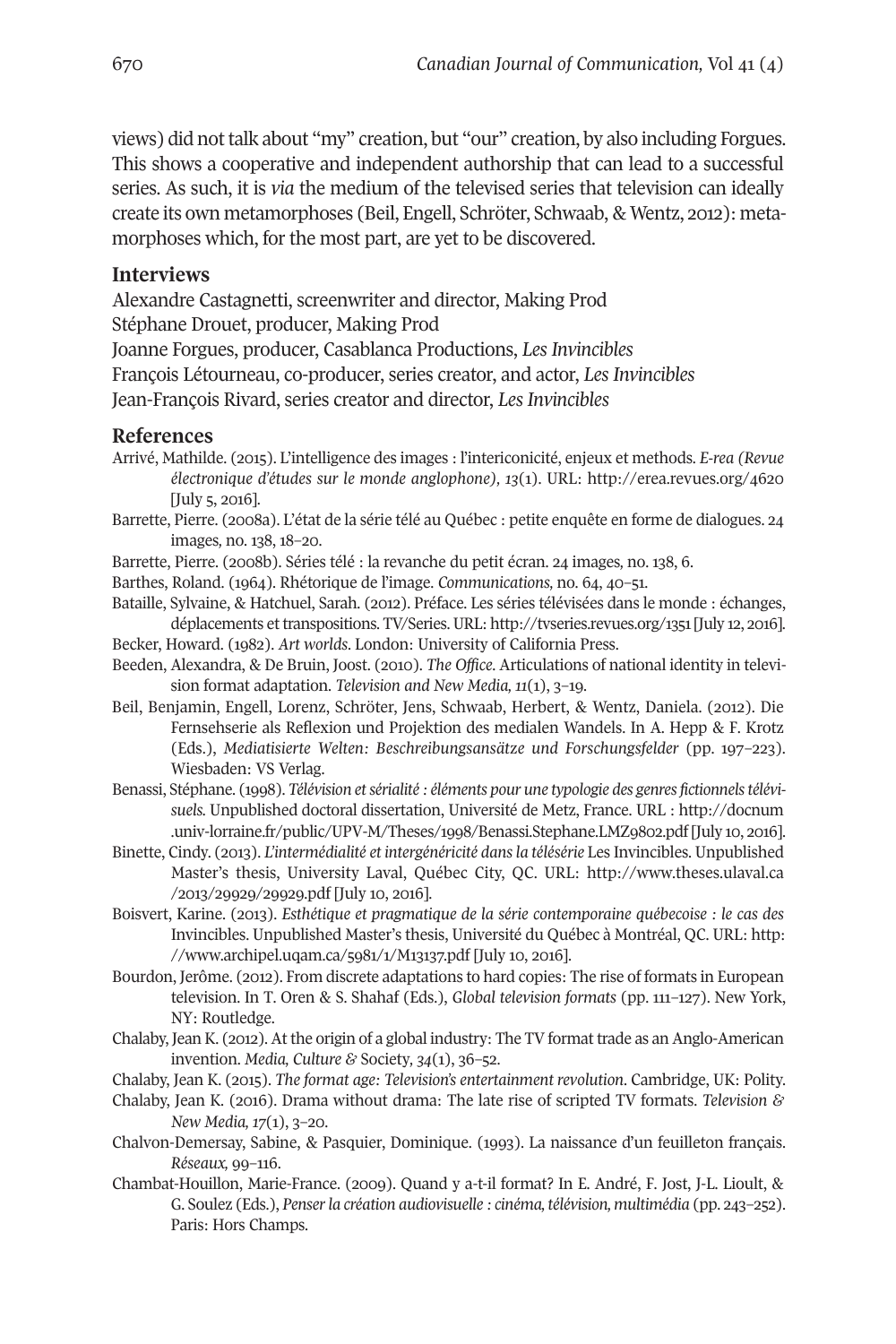- creeber, Glen. (2015). Killing us softly: Investigating the aesthetics, philosophy and influence of Nordic Noir television. *Journal of Popular Television, 3*(1), 21–35.
- Engell, Lorenz. (2011). *Folgen und Ursachen. Serialität und Kausalität.* In F. Kelleter (Ed.), *Populäre* Serialität (pp. 241–258). Bielefeld, Germany: Transcsript.
- Esquenazi, Jean-Pierre. (2003). Eléments de sociologie sémiotique de la télévision. *Quaderni, 50*(1), 98–115.
- Esser, Andrea. (2016). Defining 'the local' in localization or'adapting for whom.' In A. Esser, B. Merino, & I.r. smith (Eds.), *Media across borders: Localizing TV, film and video games (*pp. 19–35). London: Routledge.
- Ferjoux, céline. (2013). techniques de programmation d'un format audiovisuel. Le *docu-soap* à l'antenne et surle site d'ArtE (1998–2007). *Communication*, *32*(1).UrL: [http://communication](http://communication.revues.org/4897) [.revues.org/4897](http://communication.revues.org/4897) [July 10, 2016].
- Ferrari, chiara Francesca. (2010). *Since when is Fran Drescher Jewish? Dubbing stereotypes in* the Nanny*,* the simpsons*, and* the sopranos. Austin, tX: University of texas Press.
- Gemzøe, Lynge Agger. (2013). Brødre vs. Brothers—The transatlantic remake as cultural adaptation. *Akademisk kvarter, 7,* 283–297.
- Gjelsvik, Anne, Bruhn, Jorgen, & Hanssen, Eirik. (2013). "there and back again": New challenges and new directions in adaptation studies. In J. Bruhn,A. Gjelsvik, & E. Hanssen (Eds.), *Adaptation studies: New challenges, new directions (*pp. 1–16). London: Bloomsbury Academic.
- Guillemette, Lucie, & Hébert, Louis (Eds.). (2009). *Intertextualité, interdiscursivité et intermédialité.* Québec city, Qc: Presses de l'Université Laval.
- Hepp, Andreas. (2009). Transculturality as a perspective: Researching media cultures comparatively. *Forum Qualitative Sozialforschung/Forum: Qualitative Social Research*, *10*(1). UrL: [http://](http://nbn-resolving.de/urn:nbn:de:0114-fqs0901267) [nbn-resolving.de/urn:nbn:de:0114-fqs0901267](http://nbn-resolving.de/urn:nbn:de:0114-fqs0901267) [July 10, 2016].
- Hochscherf, tobias, & Philipsen, Heidi. (2016). *Beyond* the Bridge*: Contemporary Danish television* drama. London: IB Tauris.
- Holdsworth, Amy. (2011). (Inter)national television formats: the transatlantic translations of 'Who Do You think You Are?' *Media Education Journal, 49,* 29–31.
- Huet, Justine, & Rao, Sathya. (2012). *Les Invincibles* en France : temps et espace d'une adaptation. *TV/Series, 2*, 188–214.
- Hutcheon, Linda, & O'Flynn, siobhan. (2013). *A theory of adaptation*. New York, NY: routledge.
- Moine, raphaëlle. (2007). *Remakes—les films français à Hollywood*. Paris: cNrs Éditions.
- Moran, Albert. (2009a). Reasserting the national? Programme formats, international television and domestic culture. In G. turner & J. tay (Eds.), *Television studies after TV* (pp. 149–158). London: Routledge.
- Moran, Albert. (2009b). Global franchising, local customizing: the cultural economy of tV program formats. *Continuum: Journal of Media and Cultural Studies, 23*(2), 115–125.
- Navarro, Vinicious. (2012). More than copycat television: Format adaptation as performance. In t. Oren and s. shahaf (Eds.), *Global television formats* (pp. 23–38). New York, NY: routledge.
- Peirce, charles s. (1903 [c.]). Logical tracts. No. 2. On existential graphs, Euler's diagrams, and logical algebra. Ms [r] 492 UrL: [http://www.commens.org/dictionary/entry/quote-logical-tracts](http://www.commens.org/dictionary/entry/quote-logical-tracts-no-2-existential-graphs-eulers-diagrams-and-logical-algebra-0) [-no-2-existential-graphs-eulers-diagrams-and-logical-algebra-0](http://www.commens.org/dictionary/entry/quote-logical-tracts-no-2-existential-graphs-eulers-diagrams-and-logical-algebra-0) [July 10, 2016].
- Peirce, charles s. (1978). *Ecrits sur le signe*. Paris: Éditions du seuil.
- Perkins, claire, & Verevis, constantine. (2015). transnational television remakes. *Continuum: Journal of Media and Cultural Studies, 29*(5), 677–683.
- revillard, Anne. (2008). Quelle politique pourles femmes? Une comparaison France-Québec. *Revue internationale de politique comparée, 4*(15), 687–704.
- samoyault, tiphaine. (2001). *L'intertextualité*. *Mémoire de la littérature*. Paris: Nathan.
- thibaud, Pierre. (1994). La notion peircienne de métaphore. *Histoire Épistémologie Langage, 16*(1), 123–136.
- Verhaegen, Philippe. (1994). Image, diagramme et métaphore. A propos de l'icône chez c.s. Peirce. *Recherches en communication, 1,* 19–48.